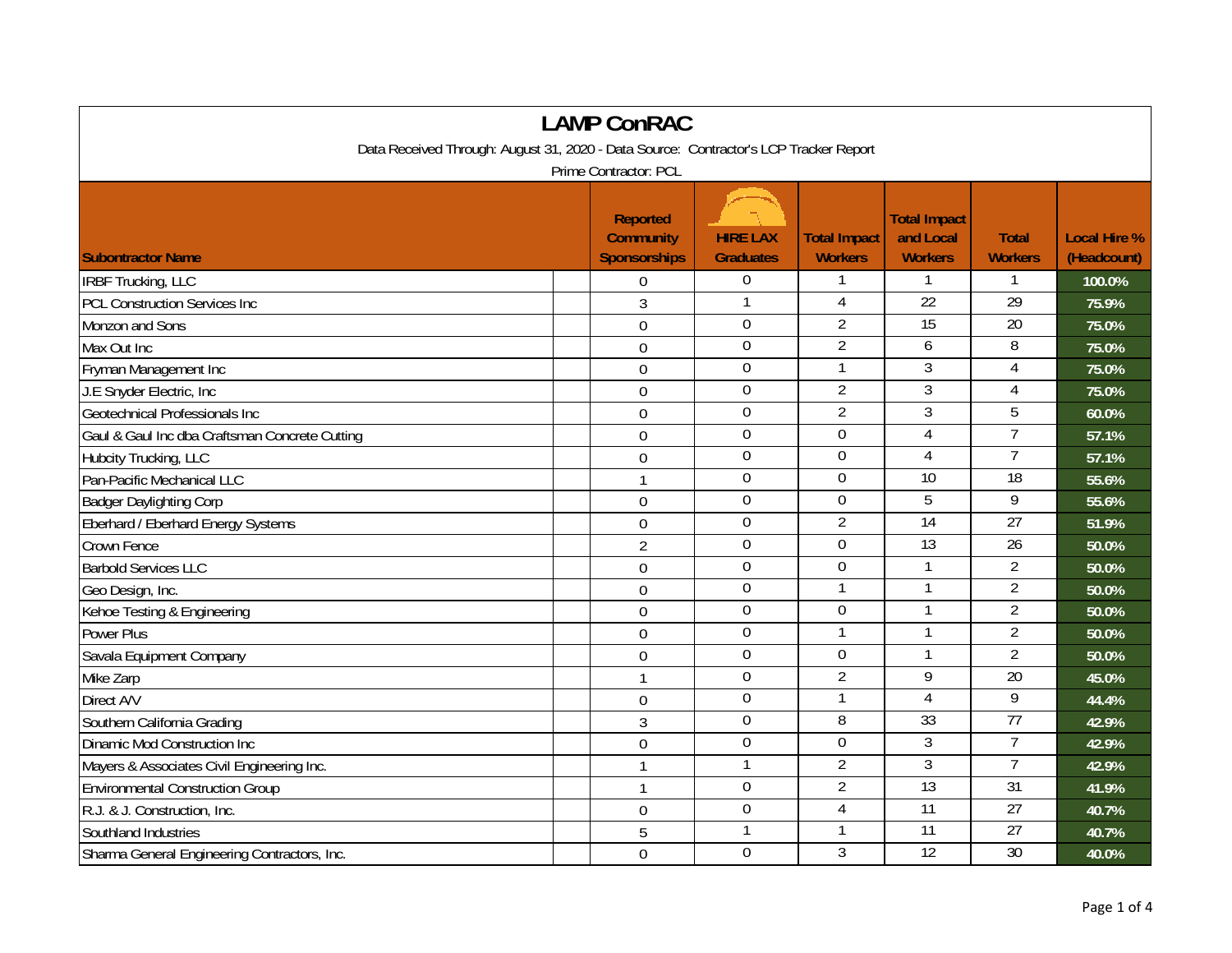| <b>LAMP ConRAC</b>                                                                    |  |                                                            |                                     |                                       |                                                    |                                |                                    |  |
|---------------------------------------------------------------------------------------|--|------------------------------------------------------------|-------------------------------------|---------------------------------------|----------------------------------------------------|--------------------------------|------------------------------------|--|
| Data Received Through: August 31, 2020 - Data Source: Contractor's LCP Tracker Report |  |                                                            |                                     |                                       |                                                    |                                |                                    |  |
| Prime Contractor: PCL                                                                 |  |                                                            |                                     |                                       |                                                    |                                |                                    |  |
| <b>Subontractor Name</b>                                                              |  | <b>Reported</b><br><b>Community</b><br><b>Sponsorships</b> | <b>HIRE LAX</b><br><b>Graduates</b> | <b>Total Impact</b><br><b>Workers</b> | <b>Total Impact</b><br>and Local<br><b>Workers</b> | <b>Total</b><br><b>Workers</b> | <b>Local Hire %</b><br>(Headcount) |  |
| <b>PG Cutting Services</b>                                                            |  | $\boldsymbol{0}$                                           | $\overline{0}$                      | $\Omega$                              | $\overline{2}$                                     | 5                              | 40.0%                              |  |
| Morrow Meadows Corporation                                                            |  | 5                                                          | $\mathbf 0$                         | $\overline{13}$                       | 53                                                 | 135                            | 39.3%                              |  |
| <b>CMC Rebar West</b>                                                                 |  | 5                                                          | $\overline{0}$                      | $\overline{3}$                        | 18                                                 | 46                             | 39.1%                              |  |
| Cosco Fire Protection                                                                 |  | $\mathfrak{Z}$                                             | $\mathbf 0$                         | $\overline{2}$                        | $\overline{7}$                                     | 18                             | 38.9%                              |  |
| <b>Western Paving Contractors</b>                                                     |  | $\mathbf 0$                                                | $\boldsymbol{0}$                    | 1                                     | 5                                                  | $\overline{15}$                | 33.3%                              |  |
| The JV Land Clearing Co Inc                                                           |  | 0                                                          | $\mathbf 0$                         | $\mathbf 0$                           | $\overline{4}$                                     | $\overline{12}$                | 33.3%                              |  |
| <b>Citadel Environmental Services</b>                                                 |  | $\overline{0}$                                             | $\mathbf 0$                         | $\mathbf 0$                           | 1                                                  | 3                              | 33.3%                              |  |
| N.M.N. Construction                                                                   |  | $\mathbf 0$                                                | $\mathbf 0$                         | $\mathbf{1}$                          | $\overline{19}$                                    | 62                             | 30.6%                              |  |
| <b>CMZ</b> Excavation Inc                                                             |  | 2                                                          | $\mathbf 0$                         | $\mathbf{1}$                          | 6                                                  | $\overline{20}$                | 30.0%                              |  |
| Morley Construction Company                                                           |  | 15                                                         | $\overline{2}$                      | 29                                    | 119                                                | 412                            | 28.9%                              |  |
| <b>Traxx Construction Inc</b>                                                         |  | $\mathbf 0$                                                | $\overline{0}$                      | $\overline{0}$                        | 8                                                  | $\overline{28}$                | 28.6%                              |  |
| Prieto Construction Company, Inc                                                      |  | $\mathbf 0$                                                | $\overline{0}$                      | $\overline{0}$                        | $\overline{2}$                                     | $\overline{7}$                 | 28.6%                              |  |
| Bryton Engineering and Grading, Inc. dba Premiere Engineering Grading Contractors     |  | $\mathbf 0$                                                | $\mathbf 0$                         | $\mathbf 0$                           | $\overline{4}$                                     | $\overline{16}$                | 25.0%                              |  |
| Cascade Drilling                                                                      |  | $\boldsymbol{0}$                                           | $\mathbf 0$                         | $\mathbf 0$                           | $\mathbf{1}$                                       | $\overline{4}$                 | 25.0%                              |  |
| JLS Concrete Pumping                                                                  |  | $\mathbf 0$                                                | $\mathbf 0$                         | $\mathbf 0$                           | 1                                                  | $\overline{4}$                 | 25.0%                              |  |
| Murray Company                                                                        |  | $\mathbf 0$                                                | $\boldsymbol{0}$                    | $\boldsymbol{0}$                      | $\overline{3}$                                     | 13                             | 23.1%                              |  |
| Largo Concrete, Inc.                                                                  |  | 5                                                          | $\mathbf 0$                         | 3                                     | 34                                                 | 155                            | 21.9%                              |  |
| <b>Griffith Company</b>                                                               |  | $\mathbf 0$                                                | $\mathbf 0$                         | $\mathbf{1}$                          | $\overline{2}$                                     | $\overline{10}$                | 20.0%                              |  |
| Smith Emery Company                                                                   |  | $\mathbf 0$                                                | $\boldsymbol{0}$                    | $\mathbf{1}$                          | $\mathfrak{Z}$                                     | $\overline{16}$                | 18.8%                              |  |
| Merli Concrete Pumping                                                                |  | $\overline{0}$                                             | $\overline{0}$                      | $\overline{0}$                        | $\overline{2}$                                     | 11                             | 18.2%                              |  |
| Legacy Reinforcing Steel LLC                                                          |  | 8                                                          | $\mathfrak{Z}$                      | 5                                     | 14                                                 | 85                             | 16.5%                              |  |
| <b>Blois Construction, Inc.</b>                                                       |  | 1                                                          | $\overline{0}$                      | $\mathbf{1}$                          | $\overline{2}$                                     | $\overline{14}$                | 14.3%                              |  |
| Gonsalvez & Santucci dba Conco Pumping                                                |  | $\mathbf 0$                                                | $\overline{0}$                      | -1                                    | $\mathbf{1}$                                       | $\overline{7}$                 | 14.3%                              |  |
| Maxim Crane Works                                                                     |  | $\overline{0}$                                             | $\mathbf 0$                         |                                       | 5                                                  | 36                             | 13.9%                              |  |
| Bali Constructon, Inc.                                                                |  | $\mathbf 0$                                                | $\mathbf 0$                         |                                       | $\overline{2}$                                     | 18                             | 11.1%                              |  |
| <b>Crane Rental Services</b>                                                          |  | $\mathbf 0$                                                | $\boldsymbol{0}$                    | $\mathbf 0$                           | 1                                                  | $\overline{13}$                | 7.7%                               |  |
| Rosendin Electric, Inc.                                                               |  | $\overline{0}$                                             | $\overline{0}$                      | $\overline{0}$                        | $\mathbf{1}$                                       | $\overline{13}$                | 7.7%                               |  |
| Coast Surveying, Inc.                                                                 |  | $\mathbf 0$                                                | $\mathbf 0$                         | $\overline{0}$                        | $\Omega$                                           | $\overline{11}$                | 0.0%                               |  |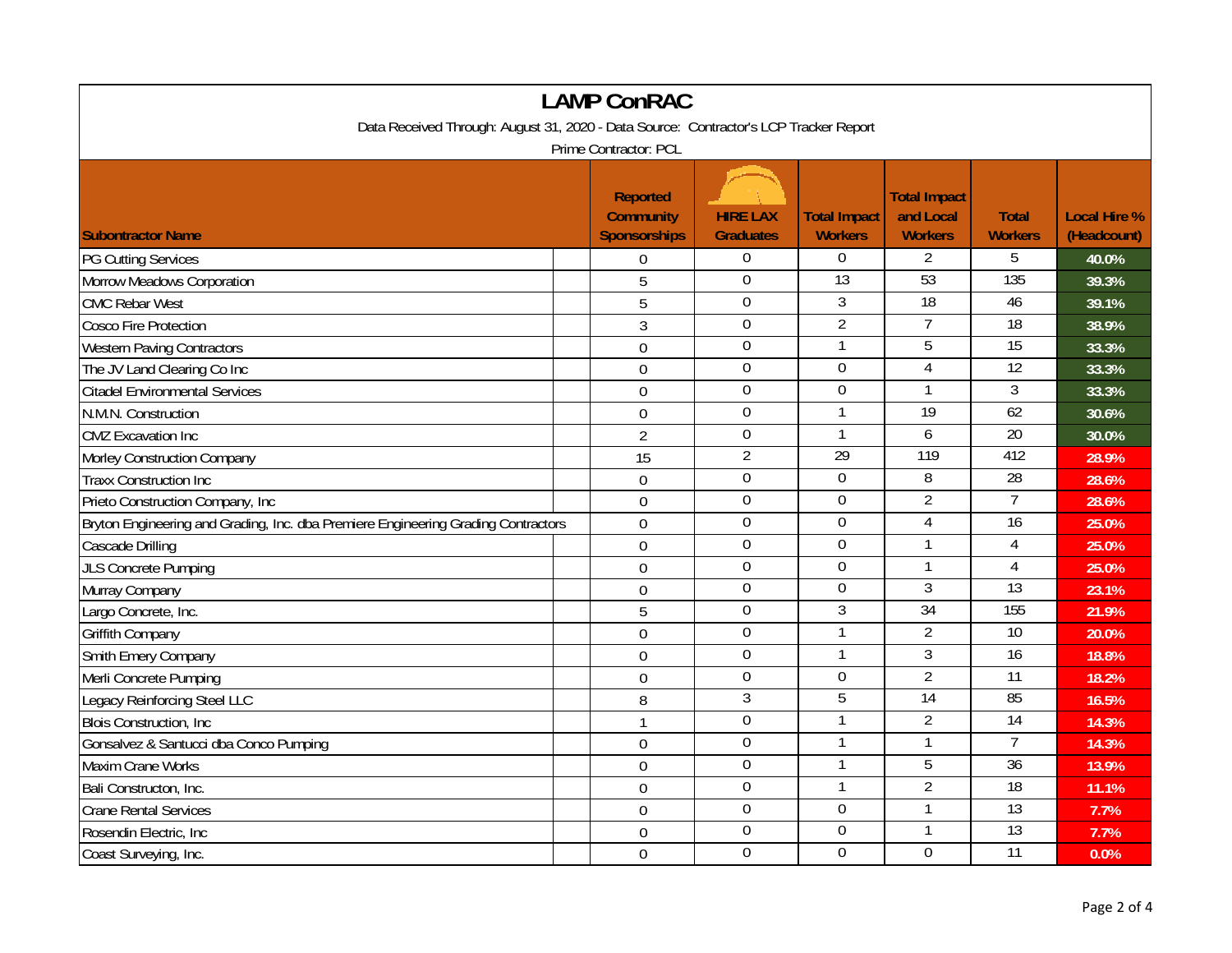| <b>LAMP ConRAC</b>                                                                    |            |                                                            |                                     |                                       |                                                    |                                |                                    |  |
|---------------------------------------------------------------------------------------|------------|------------------------------------------------------------|-------------------------------------|---------------------------------------|----------------------------------------------------|--------------------------------|------------------------------------|--|
| Data Received Through: August 31, 2020 - Data Source: Contractor's LCP Tracker Report |            |                                                            |                                     |                                       |                                                    |                                |                                    |  |
| Prime Contractor: PCL                                                                 |            |                                                            |                                     |                                       |                                                    |                                |                                    |  |
| <b>Subontractor Name</b>                                                              |            | <b>Reported</b><br><b>Community</b><br><b>Sponsorships</b> | <b>HIRE LAX</b><br><b>Graduates</b> | <b>Total Impact</b><br><b>Workers</b> | <b>Total Impact</b><br>and Local<br><b>Workers</b> | <b>Total</b><br><b>Workers</b> | <b>Local Hire %</b><br>(Headcount) |  |
| CSI Electrical Contractors, Inc.                                                      |            | $\boldsymbol{0}$                                           | $\overline{0}$                      | $\overline{0}$                        | 0                                                  | 6                              | 0.0%                               |  |
| RMA Group                                                                             |            | $\mathbf 0$                                                | $\mathbf{0}$                        | $\mathbf 0$                           | $\mathbf 0$                                        | 5                              | 0.0%                               |  |
| 2R Drilling, Inc.                                                                     |            | $\mathbf 0$                                                | $\overline{0}$                      | $\overline{0}$                        | $\overline{0}$                                     | $\overline{4}$                 | 0.0%                               |  |
| David L Addision Inc dba Addison Equipment Rental                                     |            | $\mathbf 0$                                                | $\mathbf 0$                         | $\mathbf 0$                           | $\mathbf 0$                                        | 4                              | 0.0%                               |  |
| <b>VFC</b>                                                                            |            | $\mathbf 0$                                                | $\boldsymbol{0}$                    | $\boldsymbol{0}$                      | $\boldsymbol{0}$                                   | 4                              | 0.0%                               |  |
| Cal Empire Engineering Inc.                                                           |            | $\mathbf 0$                                                | $\mathbf 0$                         | $\mathbf 0$                           | $\mathbf 0$                                        | 3                              | 0.0%                               |  |
| <b>Garrett Construction</b>                                                           |            | $\overline{0}$                                             | $\mathbf 0$                         | $\mathbf 0$                           | $\overline{0}$                                     | 3                              | 0.0%                               |  |
| Lukkes Striping Inc                                                                   |            | $\mathbf 0$                                                | $\mathbf 0$                         | $\mathbf 0$                           | $\mathbf 0$                                        | 3                              | 0.0%                               |  |
| Makai Solutions                                                                       |            | 0                                                          | $\mathbf 0$                         | $\mathbf 0$                           | $\mathbf 0$                                        | $\mathfrak{Z}$                 | 0.0%                               |  |
| Penhall Company                                                                       |            | $\overline{0}$                                             | $\overline{0}$                      | $\mathbf 0$                           | $\mathbf 0$                                        | $\overline{3}$                 | 0.0%                               |  |
| Vance Corporation                                                                     |            | $\mathbf 0$                                                | $\mathbf 0$                         | $\overline{0}$                        | 0                                                  | 3                              | 0.0%                               |  |
| Vertical Access, Inc.                                                                 | <b>NEW</b> | $\mathbf 0$                                                | $\boldsymbol{0}$                    | $\overline{0}$                        | $\overline{0}$                                     | $\overline{3}$                 | 0.0%                               |  |
| Automated Gate Services, Inc.                                                         |            | $\mathbf 0$                                                | $\boldsymbol{0}$                    | $\mathbf 0$                           | $\mathbf 0$                                        | $\overline{2}$                 | 0.0%                               |  |
| <b>Connor Concrete Cutting and Coring</b>                                             |            | $\boldsymbol{0}$                                           | $\mathbf 0$                         | $\mathbf 0$                           | 0                                                  | $\overline{2}$                 | 0.0%                               |  |
| United Rigger & Ererctors                                                             |            | $\mathbf{0}$                                               | $\mathbf 0$                         | $\mathbf 0$                           | $\mathbf 0$                                        | $\overline{2}$                 | 0.0%                               |  |
| <b>Belshire Environmental Services Inc</b>                                            |            | $\mathbf 0$                                                | $\boldsymbol{0}$                    | $\boldsymbol{0}$                      | $\boldsymbol{0}$                                   | $\mathbf{1}$                   | 0.0%                               |  |
| California Testing & Inspection, Ic.                                                  |            | $\mathbf 0$                                                | $\mathbf 0$                         | $\mathbf 0$                           | 0                                                  | 1                              | 0.0%                               |  |
| <b>Cattrac Construction Inc</b>                                                       |            | $\mathbf 0$                                                | $\mathbf 0$                         | $\mathbf 0$                           | $\mathbf 0$                                        | 1                              | 0.0%                               |  |
| CGRS, Inc                                                                             |            | $\mathbf 0$                                                | $\boldsymbol{0}$                    | $\boldsymbol{0}$                      | $\boldsymbol{0}$                                   | $\mathbf{1}$                   | 0.0%                               |  |
| Expansion Specialties, Inc.                                                           |            | $\overline{0}$                                             | $\overline{0}$                      | $\overline{0}$                        | $\overline{0}$                                     |                                | 0.0%                               |  |
| <b>Fastrack Rentals Inc</b>                                                           |            | $\overline{0}$                                             | $\mathbf 0$                         | $\mathbf 0$                           | $\mathbf 0$                                        | $\mathbf{1}$                   | 0.0%                               |  |
| Fragoza & Sons Trucking, Inc                                                          |            | $\mathbf{0}$                                               | $\overline{0}$                      | $\overline{0}$                        | 0                                                  | $\mathbf{1}$                   | 0.0%                               |  |
| Gammage & Sons Enterprises, Inc                                                       |            | $\mathbf 0$                                                | $\overline{0}$                      | $\mathbf 0$                           | 0                                                  | 1                              | 0.0%                               |  |
| Lozano & Sons Water Trucks                                                            |            | $\overline{0}$                                             | $\mathbf 0$                         | $\mathbf 0$                           | $\mathbf 0$                                        | 1                              | 0.0%                               |  |
| Newman Backhoe Service Inc                                                            |            | $\mathbf 0$                                                | $\mathbf 0$                         | $\mathbf 0$                           | $\mathbf 0$                                        |                                | 0.0%                               |  |
| Nold's Equipment                                                                      |            | $\mathbf 0$                                                | $\boldsymbol{0}$                    | $\boldsymbol{0}$                      | $\boldsymbol{0}$                                   | $\mathbf{1}$                   | 0.0%                               |  |
| <b>Pavement Recycling Systems</b>                                                     |            | $\overline{0}$                                             | $\boldsymbol{0}$                    | 0                                     | $\boldsymbol{0}$                                   | 1                              | 0.0%                               |  |
| Terry Rhodes Backhoe Service, Inc                                                     |            | $\boldsymbol{0}$                                           | $\mathbf 0$                         | $\theta$                              | 0                                                  | 1                              | 0.0%                               |  |